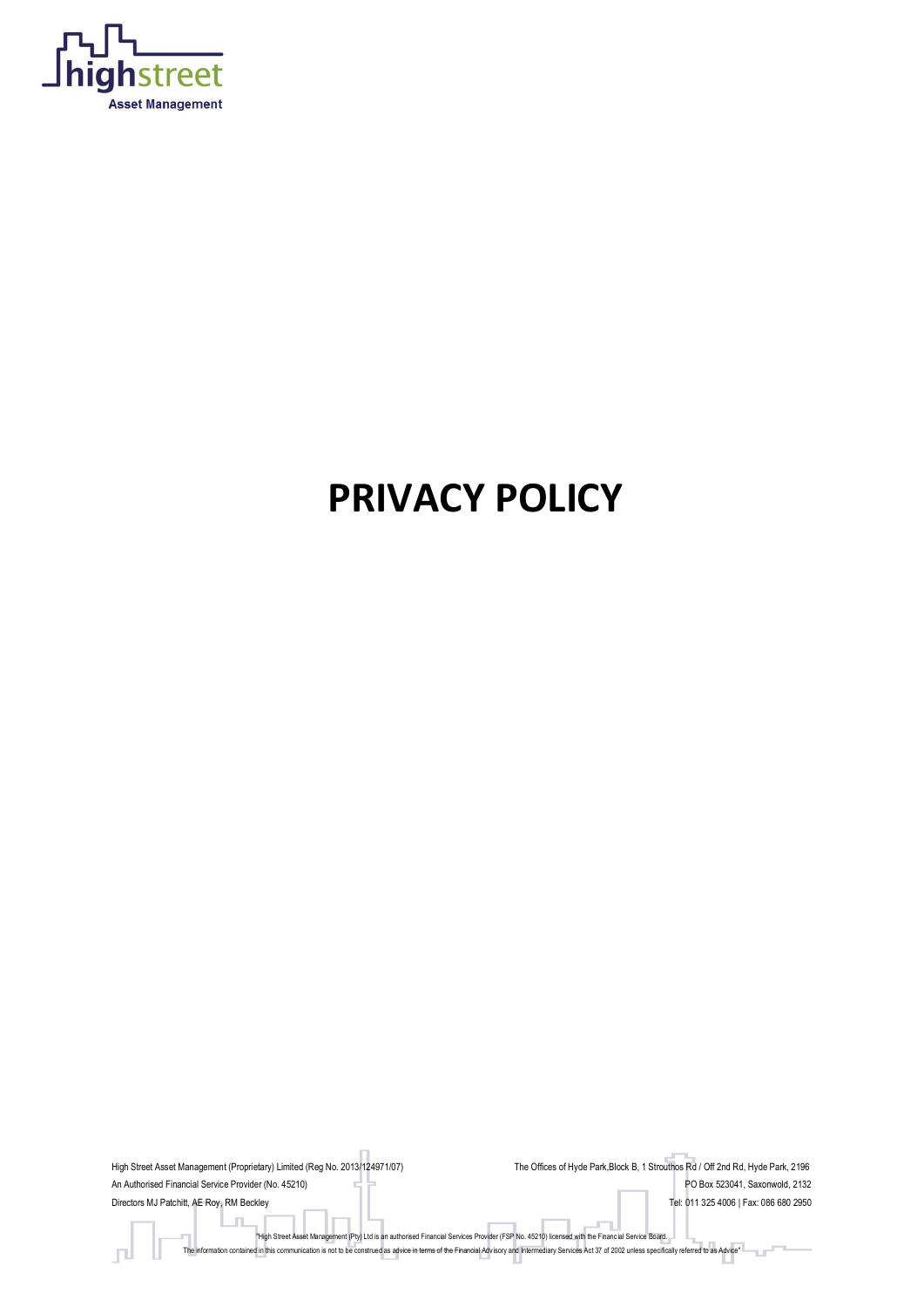

## **1. What Personal Information does the Company require?**

- 1.1. High Street Asset Management ("the Company")'s Personal Information Protection Policy governs the Processing of your Personal Information. You may view the Personal Information Protection Policy by contacting the Information Officer on [ross@highstreetholdings.co.za](mailto:ross@highstreetholdings.co.za) or on 011 325 4006.
- 1.2. "Personal Information" is defined in the Protection of Personal Information Act (Act no. 4 of 2013) ("POPIA") as follows:

"Information relating to an identifiable, living, natural person, and where it is applicable, an identifiable, existing juristic person, including, but not limited to –

- (a) information relating to the race, gender, sex, pregnancy, marital status, national, ethnic or social origin, colour, sexual orientation, age, physical or mental health, wellbeing, disability, religion, conscience, belief, culture, language and birth of the person;
- (b) information relating to the education or the medical, financial, criminal, or the employment history of the person;
- (c) any identifying number, symbol, e-mail address, physical address, telephone number, location information, online identifier or other particular assignment to the person;
- (d) the biometric information of the person;
- (e) the personal opinions, views or preferences of the person;
- (f) correspondence sent by the person, that is implicitly or explicitly of a private or confidential nature or further correspondence that would reveal the contents of the original correspondence;
- (g) the views or opinions of another individual about the person; and
- (h) the name of the person if it appears with other personal information relating to the person or if the disclosure of the name itself would reveal information about the person."
- 1.3. "Processing" is defined in POPIA as follows:

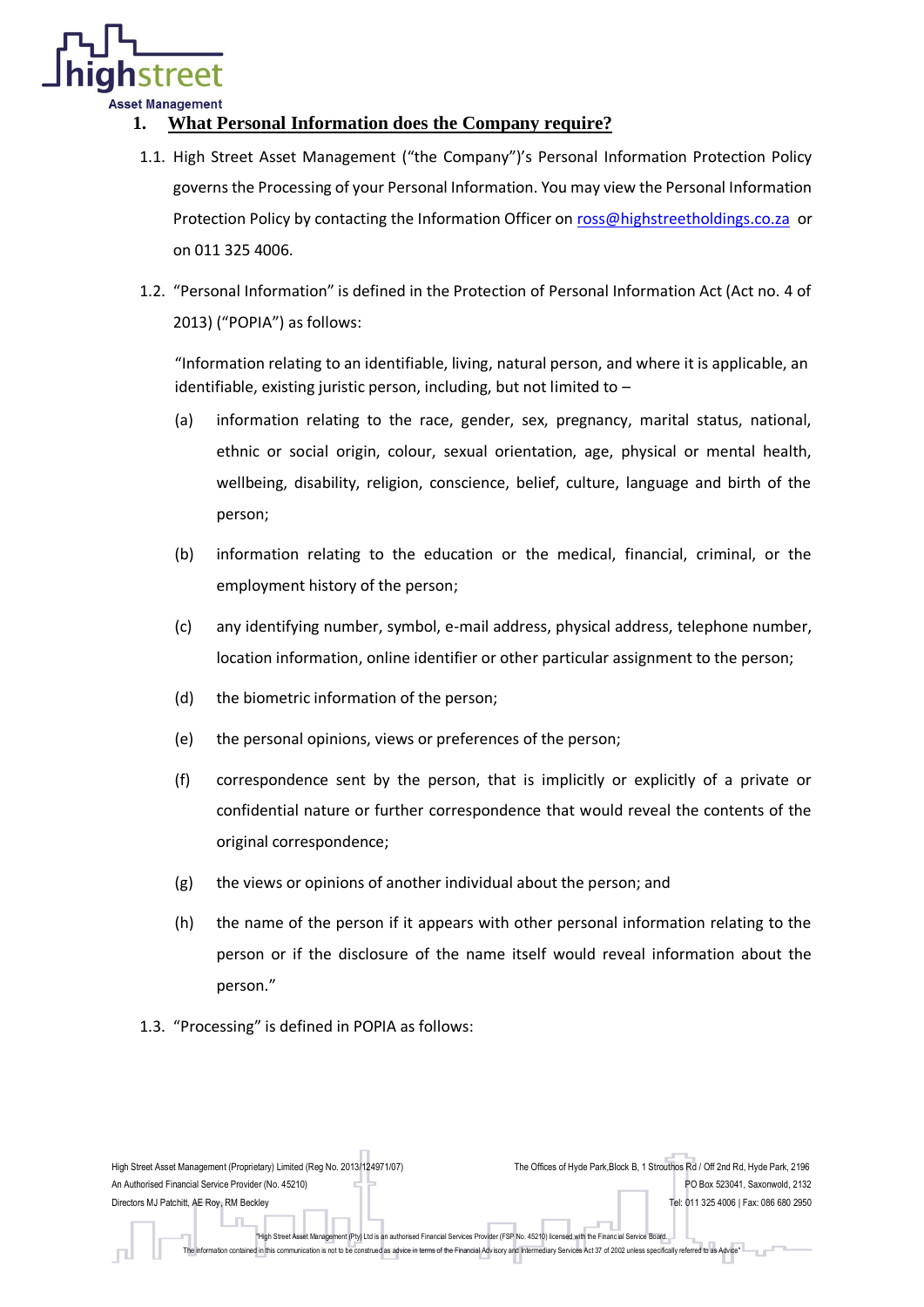

#### sset Management

"Any operation or activity or any set of operations, whether or not by automatic means, concerning personal information, including—

- (a) the collection, receipt, recording, organisation, collation, storage, updating or modification, retrieval, alteration, consultation or use.
- (b) dissemination by means of transmission, distribution or making available in
- any form; or
- (c) merging, linking, as well as restriction, degradation, erasure or destruction of information;"
- 1.4. The Company is a Responsible Party in respect of the Personal Information you (Data Subject) provide to the Company. The Company processesthe following types of Personal Information from you:
	- 1.4.1.Identification document.
	- 1.4.2.Proof of residential/business operating address.
	- 1.4.3.South African Income Tax registration number.
	- 1.4.4.South African VAT registration number (if applicable per individual/legal entity);
	- 1.4.5.Contact numbers.
	- 1.4.6.E-mail addresses.
	- 1.4.7.Banking details.
	- 1.4.8.Source of Wealth
	- 1.4.9.Marital status
	- 1.4.10. Town and country of birth

### **2. Why does the Company require your Personal Information?**

- 2.1. This Personal Information is required in terms of the Financial Intelligence Centre Act, 38 of 2001 and the Company's Risk Management and Compliance Programme. The Personal Information forms part of the Company's requirements when obtaining a discretionary mandate from you or opening an account to facilitate the relevant business activities.
- 2.2. The Company needs your Personal Information to provide you with the following services:
	- 2.2.1.To establish a legal relationship with you.

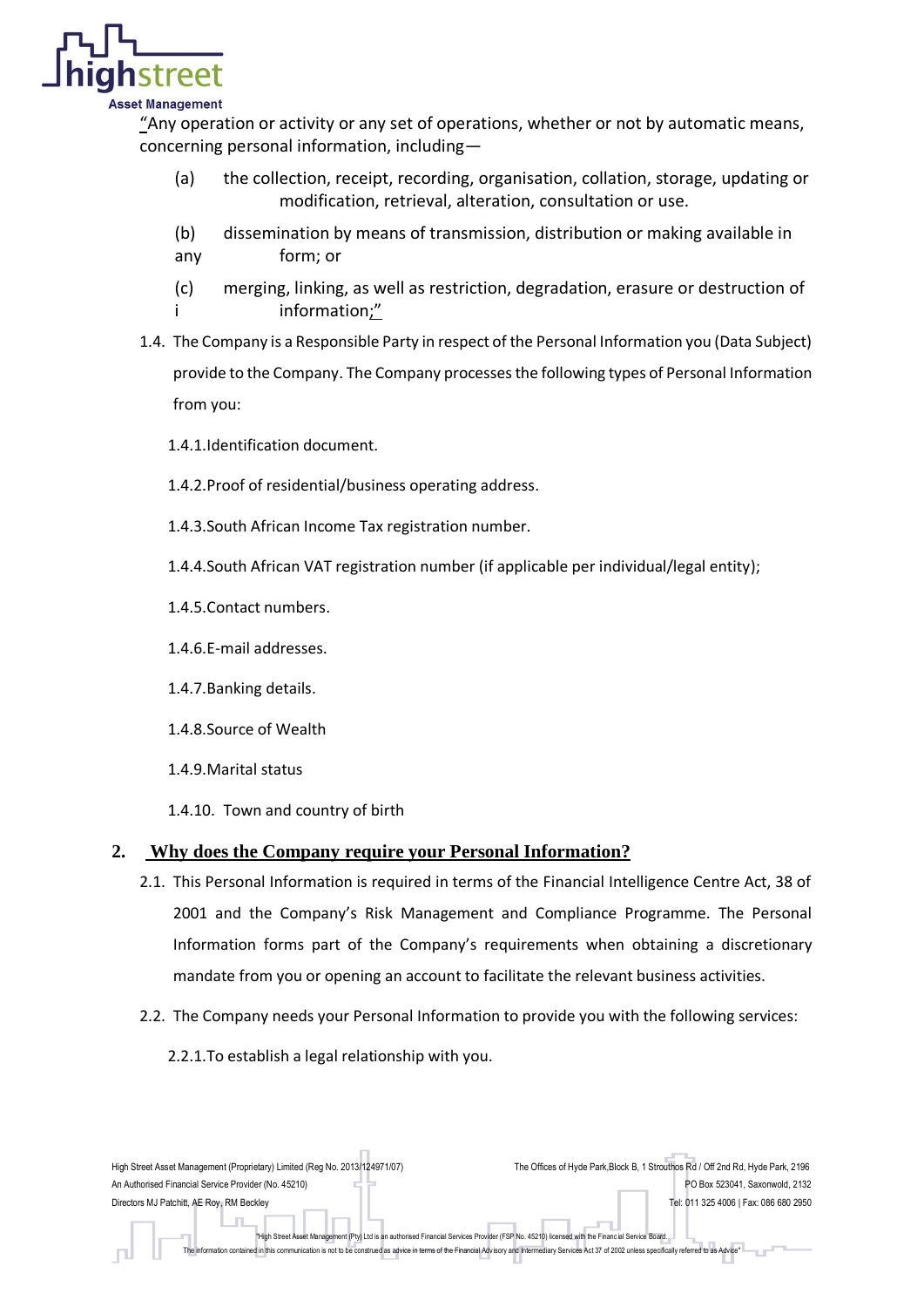

- 2.2.2.To populate the client account information required on the various on-boarding platforms to open your account; and
	- 2.2.3.To generate statements and capture contact information related to this discretionary mandate or account.

## **3. How is your Personal Information Processed?**

- 3.1. Your Personal Information is Processed at The Offices of Hyde Park,1 Strouthos Place Hyde Park. Storage of your Personal Information takes place in The Offices of Hyde Park, 1 Strouthos Place, Hyde Park, 2196. As well as on High Street Asset Management's CRM system "Advice Tech "Advice Tech is POPIA compliant. Information is a also stored on One Drive and has all the Microsoft Security Features related to One Drive.
- 3.2. No third-party providers have direct access to your Personal Information unless specifically required by law and to satisfy client due diligence principles.
- 3.3. Your Personal Information is shared with the following: Bidvest Bank Ltd, Prescient Fund Services, Prescient Fund Services Ireland, Sanlam Ireland and Brown Brothers Harriman Ireland for account opening purposes.

## **4. How long does the Company keep your Personal Information?**

4.1. Under South African law, the Company is required to keep your Personal Information for a five (5) year period following the date of termination of the business relationship according to the Company's Personal Information Retention Policy. After this period, your Personal Information will be irreversibly destroyed. For more information on the Company's Personal Information retention schedule, please refer to our Personal Information Retention Policy which can be accessed a[t Ross@highstreetholdings.co.za](mailto:Ross@highstreetholdings.co.za) / Jo-Ann@highstreetholdings.co.za

## **5. What are your rights?**

- 5.1. Should you believe that any of your Personal Information held by the Company is incorrect or incomplete, you have the right to request to view this information, rectify it or have it deleted. Please contact the Company's Information Officer on [Ross@highstreetholdings.co.za](mailto:Ross@highstreetholdings.co.za) should this be required.
- 5.2. In addition, if you wish to complain about how the Company has handled your Personal Information, please contact the Information Officer on [Ross@highstreetholdings.co.za](mailto:Ross@highstreetholdings.co.za).